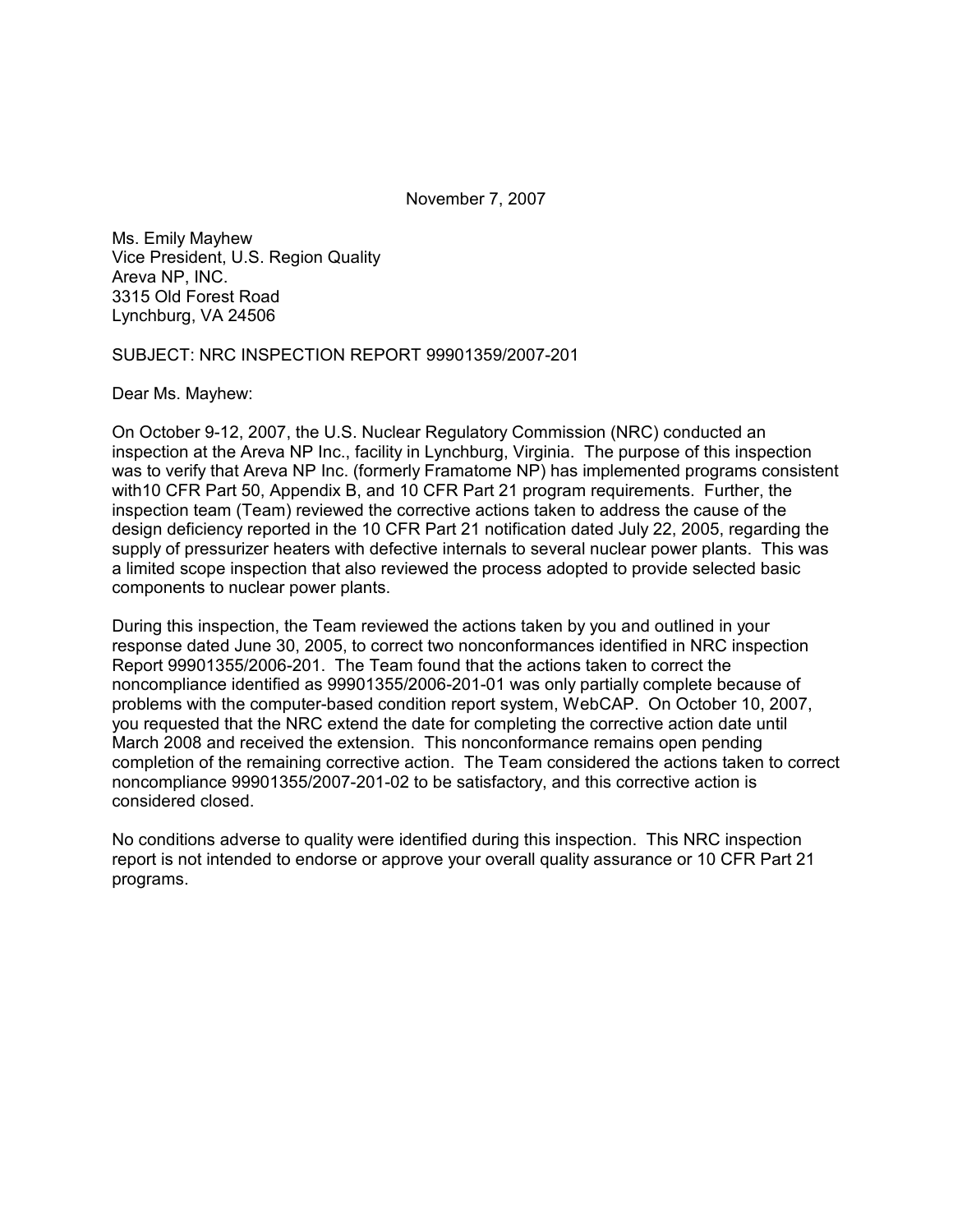E. Mayhew 2

In accordance with 2.390, "Public inspections, exemptions, requests for withholding," of 10 CFR Part 2, "Rules of Practice for Domestic Licensing Proceedings and Issuance of Orders," of the NRC's regulation, a copy of this letter, its enclosures, and any associated correspondence will be placed in the NRC's Public Document room (PDR) or the NRC's document system (ADAMS), accessible from the NRC's public web site at http://www.nrc.gov/reading-rm/adms.html.

Sincerely,

## */RA/*

John A. Nakoski, Quality & Vendor Inspection Branch B Division of Construction Inspection and Operational Programs Office of New Reactors

Enclosures: As Stated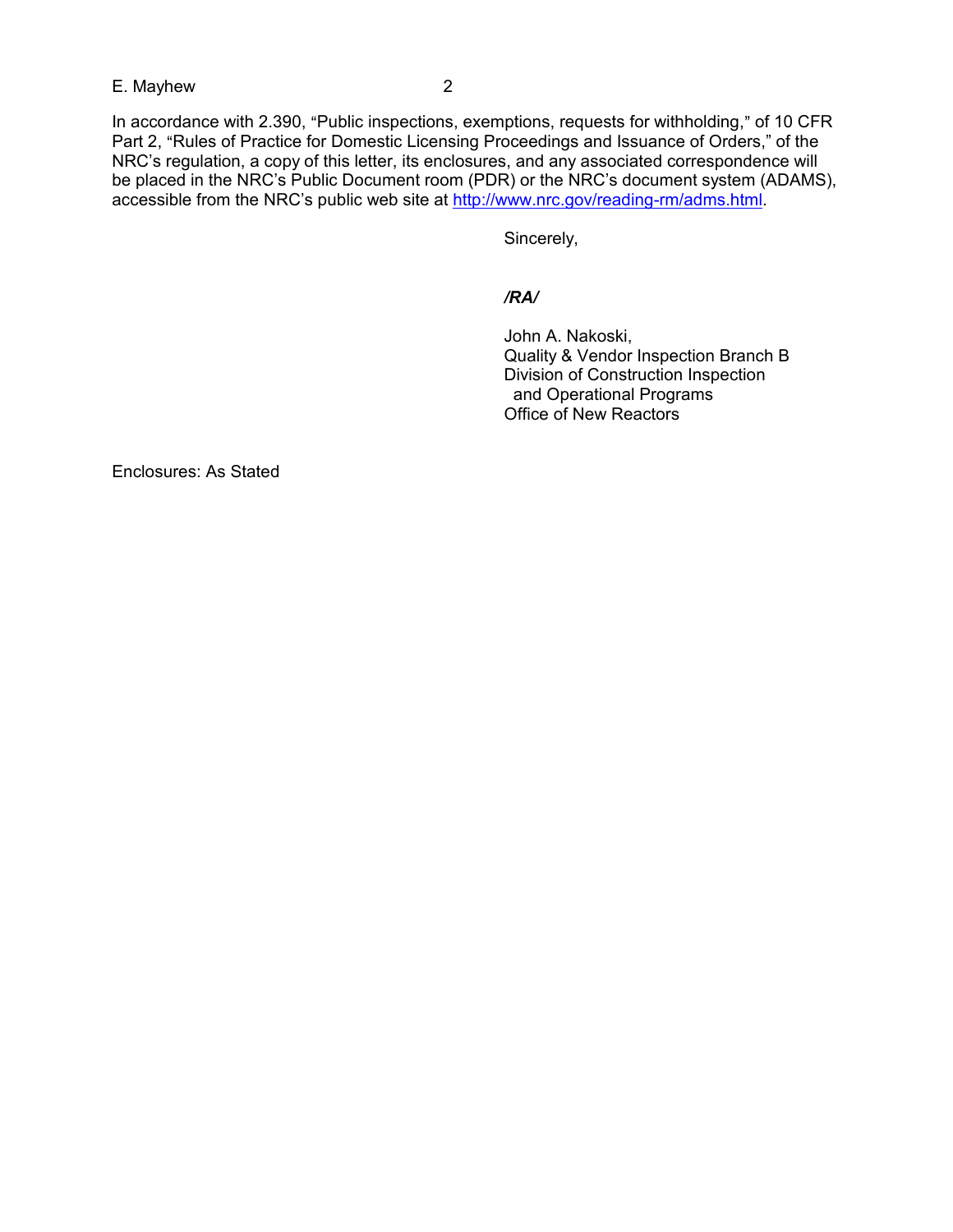In accordance with 2.390, "Public inspections, exemptions, requests for withholding," of 10 CFR Part 2, "Rules of Practice for Domestic Licensing Proceedings and Issuance of Orders," of the NRC's regulation, a copy of this letter, its enclosures, and any associated correspondence will be placed in the NRC's Public Document room (PDR) or the NRC's document system (ADAMS), accessible from the NRC's public web site at http://www.nrc.gov/reading-rm/adms.html.

Sincerely,

#### */RA/*

John A. Nakoski, Quality & Vendor Inspection Branch B Division of Construction Inspection and Operational Programs Office of New Reactors

Enclosures: As Stated

| <b>DISTRIBUTION:</b> | Gimbro | PHighland | DFThatcher JPeralta |  |
|----------------------|--------|-----------|---------------------|--|
| MLesser, R II        |        |           |                     |  |

ADAMS Accession No.: **ML072970160** 

| Date        | 10/25/07      | 11/07/07      |
|-------------|---------------|---------------|
|             |               |               |
| <b>NAMF</b> | KNaidu        | JANakoski     |
| OFC.        | CQVB:DCIP:NRO | CQVB:DCIP:NRO |

### **OFFICIAL RECORD COPY**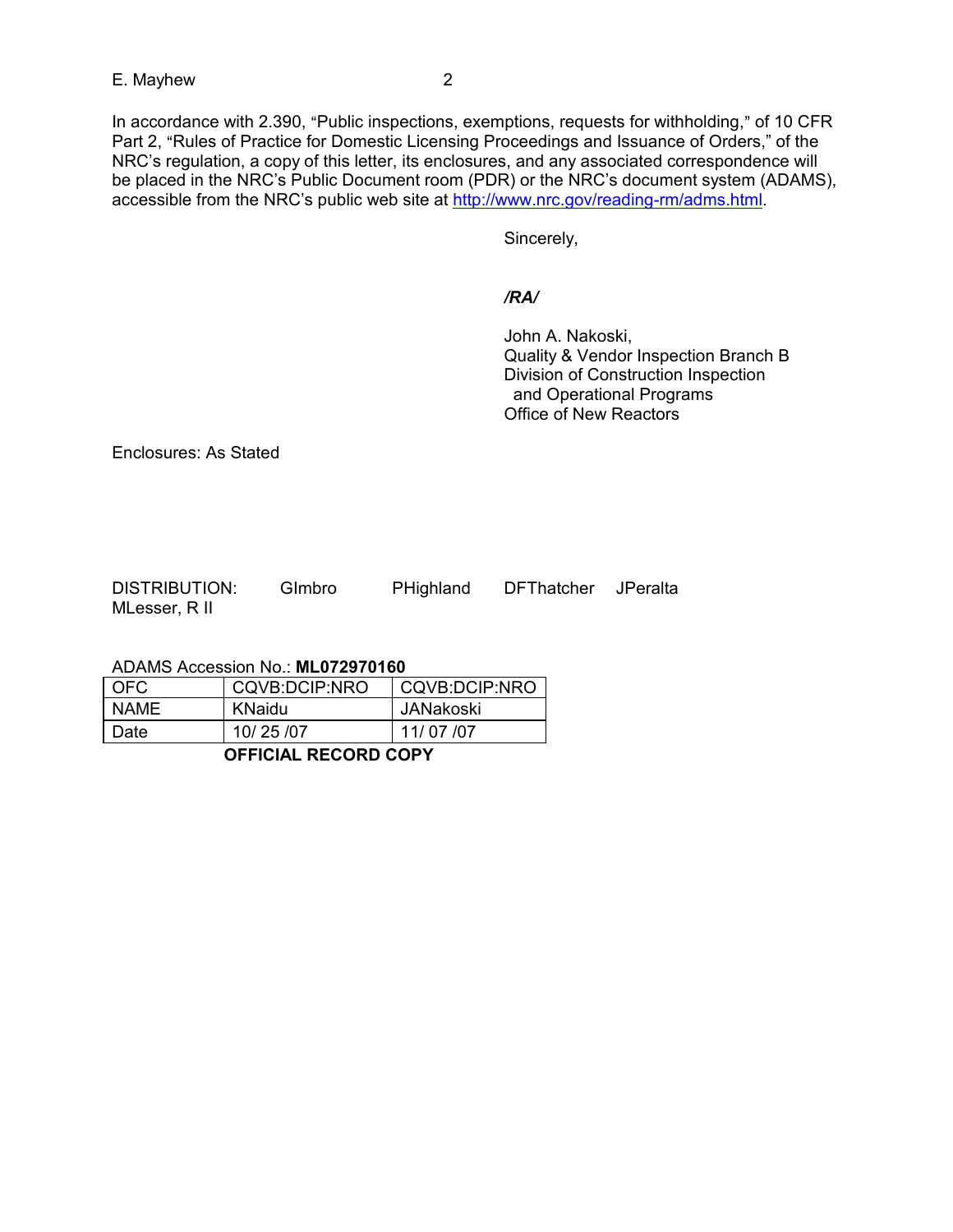## U.S. NUCLEAR REGULATORY COMMISSIONDIVISION OF CONSTRUCTION INSPECTION AND OPERATIONAL PROGRAMS OFFICE OF NEW REACTORS

#### VENDOR INSPECTION REPORT

- Report No: 99901359/2006-201
- Organization: Areva NP, INC. 3315 Old Forest Road Lynchburg, Virginia 24506
- Vendor Contact: Ms. Tara Werner Quality Audits and Programs Manager (434) 832-2836
- Nuclear Industry: Areva NP, Inc. (Areva), supplies basic components such as pressurizer heaters for pressurized water-type reactors, solenoid-operated valves manufactured by Automatic Switch Company, motor-operated-valves manufactured by Flowserve (formerly Limitorque), and replacement components to U.S. nuclear utilities. Areva maintains a warehouse to store the components pending shipment and a hot workshop and a cold workshop where work related to American Society of Mechanical Engineers Boiler and Pressure Vessel (ASME) activities are performed.
- Inspection Dates: October 9 12, 2007

Inspectors: Kamalakar R. Naidu, Lead Inspector, CQVB/DCIP/NRO Sabrina Cleavenger, Inspector-in training, CQVB/DCIP/NRO Jonathan Ortega, Inspector-in training, CQVA/DCIP/NRO

Approved by: John A. Nakoski, Chief, Quality & Vendor Branch B Division of Construction Inspection and Operational Programs (DCIP) Office of New Reactors

**ENCLOSURE**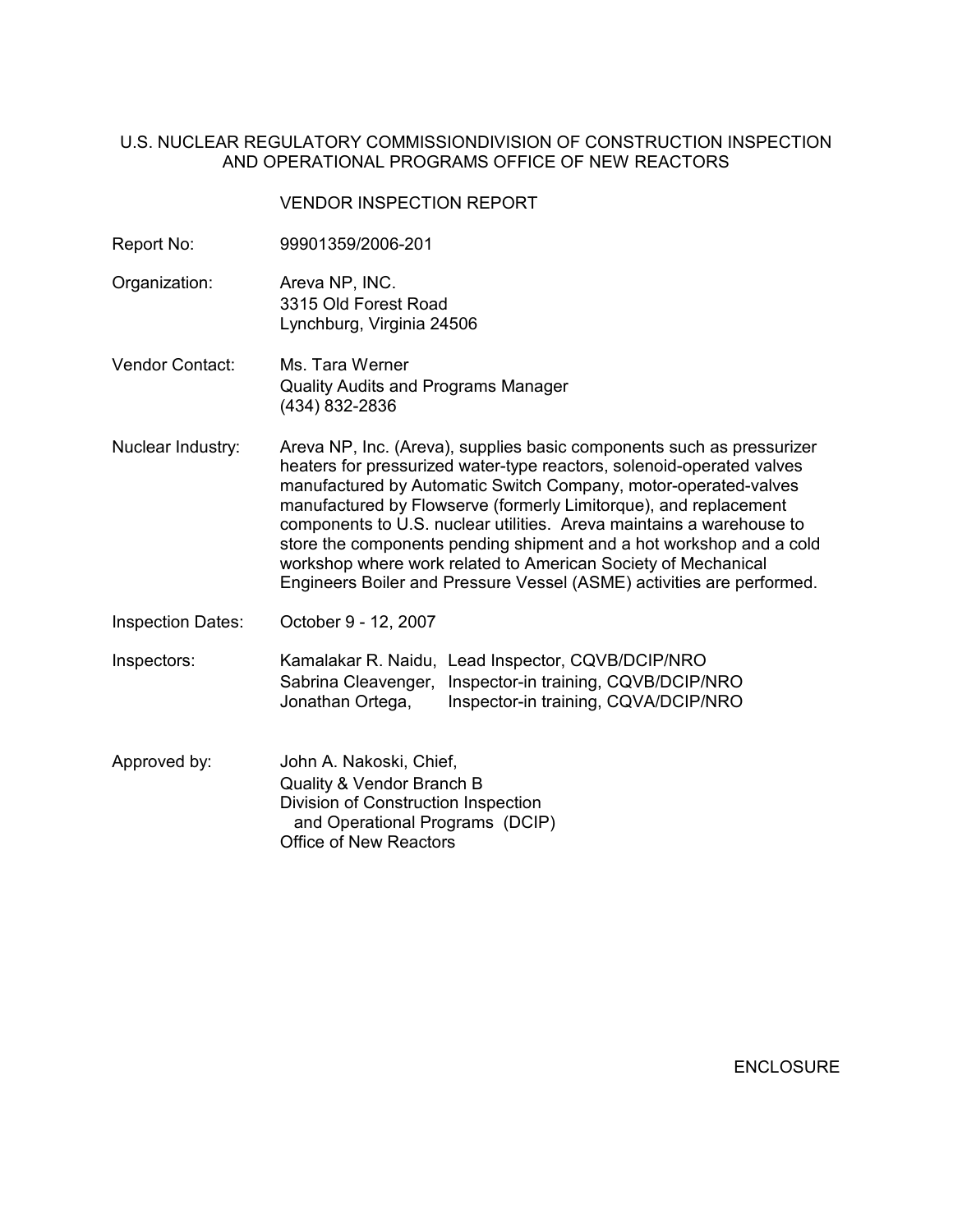# **1.0 INSPECTION SUMMARY**

The purpose of this inspection at Areva NP Inc. (Areva), Lynchburg, Virginia, was to review selected portions of the quality assurance program and 10 CFR Part 21 (Part 21) controls that Areva established and implemented to meet NRC requirements. Further, the NRC inspection team (Team) reviewed actions taken to correct conditions adverse to quality that led to the failure of a basic component, namely, pressurizer heaters (heaters). Areva supplied heaters to three nuclear power plants that subsequently failed in service. Areva notified the NRC in accordance with the requirements of Part 21 that, during 2005, the heaters supplied to various nuclear power plants failed because its subvendor did not manufacture the heater elements in accordance with Areva's design specifications. During this inspection, the Team also reviewed the actions taken to correct two nonconformances identified during a previous inspection and reviewed the methodology Areva adopted to supply basic components to nuclear power plants.

The inspection was conducted at Areva's facility in Lynchburg, Virginia. The inspection bases were:

- Appendix B, "Quality Assurance Criteria for Nuclear Power Plants and Fuel Reprocessing Plants," to 10 CFR Part 50, and
- 10 CFR Part 21, "Reporting of Defects and Noncompliance."

No violations or nonconformances were identified during this inspection.

## **2.0 STATUS OF PREVIOUS INSPECTION FINDINGS**

2.1. Status

Noncompliance 99901359/2006-201-01 remains open pending completion of corrective action that was estimated by Areva to be completed by March 31, 2008.

Noncompliance 99901359/2006-201-02 is closed.

#### 2.2 Review of actions taken to correct Nonconformances

The NRC Team reviewed the actions taken to by Areva to correct conditions adverse to quality identified in nonconformances 99901359/2006-201-01 and 99901359/2006-201-02 during an inspection dated July 18-21, 2006.

The Team reviewed the following documents:

- Administrative Procedure 1717-06 Rev. 2, "Corrective Action Program," dated July 15, 2007.
- Areva Memo to Inspection File, File Number TWW-07-035, "Corrective Actions associated with Overdue Condition Reports," dated September 26, 2007.
- Email from Tara Werner to employees in the Quality Assurance and Programs group, "Internal Audits and Corrective Action," dated August 1, 2007.
- Areva Operating Instruction OI-1602, Rev. 0, "Tracking Overdue Condition Reports," dated September 5, 2007.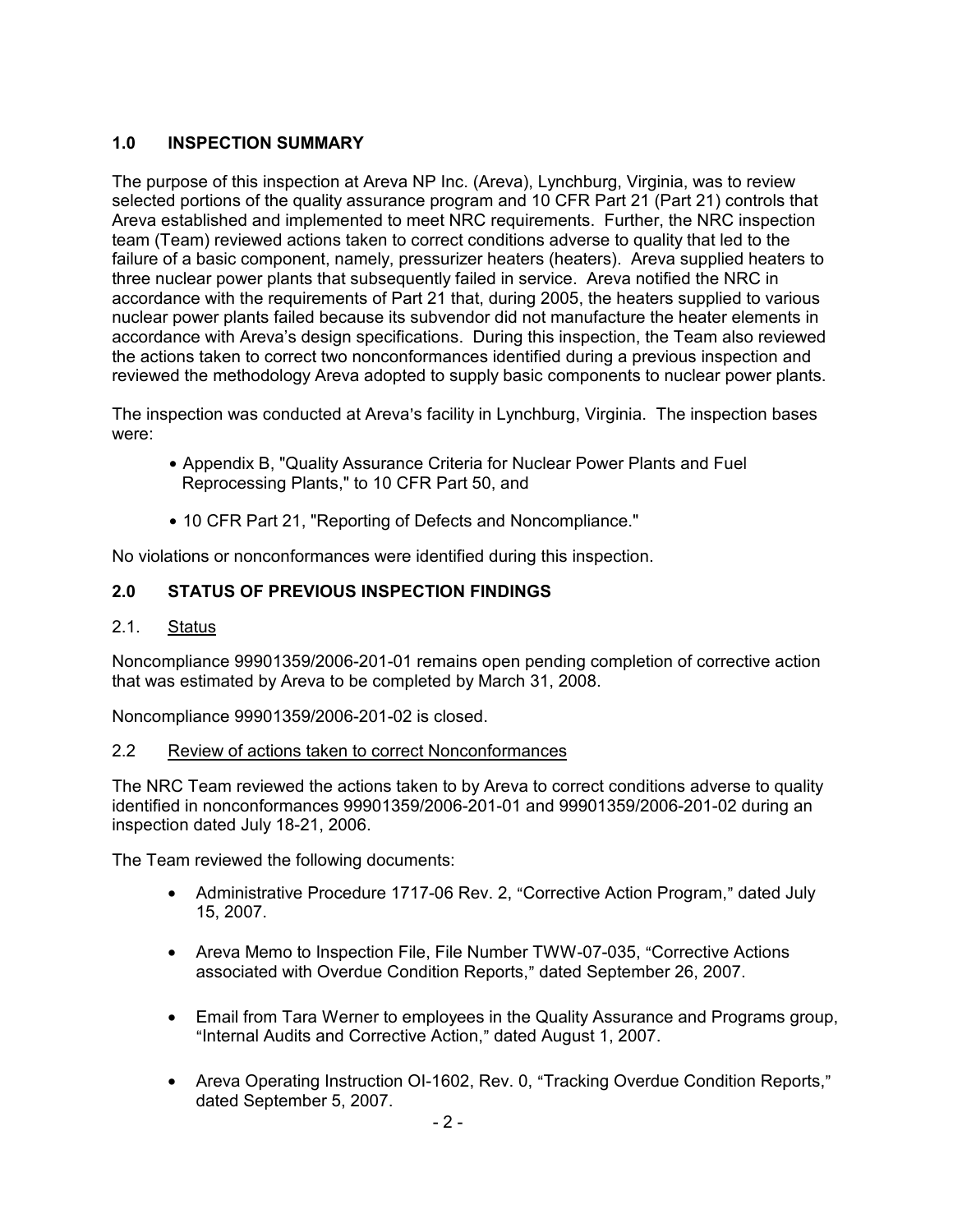Nonconformance 99901359/2006-201-01 identified that various Areva NP Inc. user groups failed to complete actions to correct adverse conditions identified in condition reports (CRs) by the assigned due date or complete the initial screening within 7 days. As of July 19, 2006, 34 CRs had exceeded their required due dates and 8 CRs had exceeded the initial 7-day screening time limit. Adequate management of CRs is necessary in order for Areva's corrective action program to satisfy Criterion XVI, "Corrective Action," of 10 CFR Part 50. Document No: 1717-06, "Corrective Action Program - WebCAP," dated July 15, 2007, establishes and satisfies the requirements of Areva's quality program for identifying investigating and correcting conditions adverse to quality. This document was revised to specify the "Issue Owner," in Section 3.3.5 as the person who has the ultimate responsibility for processing the entire CR. In Section 4.1.5, the procedure now requires quality control personnel to monitor CR trends at regular intervals and initiate a CR to the Issue Owner of a CR that is overdue by greater than 2 weeks. Quality control organization will also monitor overdue CR trends during internal audits and corrective action trending.

In addition to changing the procedure, Areva initiated five corrective actions to achieve timely tracking and completion of CRs. To date, Areva completed only four of the five corrective actions.

Corrective action 1 was to continue with current mechanisms in place to track and encourage prompt responses to CRs, such as alerting senior management to overdue CRs. This action was complete.

Corrective action 2 entailed establishing the CR owner as the individual responsible for timely CR processing as opposed to the approver. The person originating the CR in WebCAP was held responsible for on-time completion of the CR. Areva hired a Quality Specialist to track and reduce overdue condition reports; this specialist, per Areva OI-1602, took specific actions to hold the originator accountable for the CR process. These actions range in severity from sending emails to the issue owner (originator) and applicable management if a CR was found to be overdue by one day to writing a CR to the issue owner. This action was complete.

Corrective action 3 was an improvement to WebCAP identified by Areva to define incremental due dates for each signature in the CR chain. Revision 2 to Areva Administrative Procedure 1717-06, SECTION 4.1.1, "Due Dates," was modified to include a table that establishes due dates for each phase of CR resolution. The due dates were established "by signature" such that a due date for one phase would occur a set number of days after the previous phase was completed or "signed." This arrangement prevented a cascading effect on all due dates if one deadline was missed. These changes were incorporated into WebCAP and were verified by inspectors through an examination of a representative sample of WebCAP-generated due dates. This action was satisfactorily completed.

Corrective action 4 was to simplify the CR due date extension process but also to implement requirements for increasing levels of management approval after a set number of extensions. This action was not yet complete as Areva was still negotiating an acceptable solution with the vendor. During the inspection, the Areva Manager of Quality Audits and Programs requested the NRC management to extend the due date of completion and was granted the extension. Areva provided a preliminary copy of the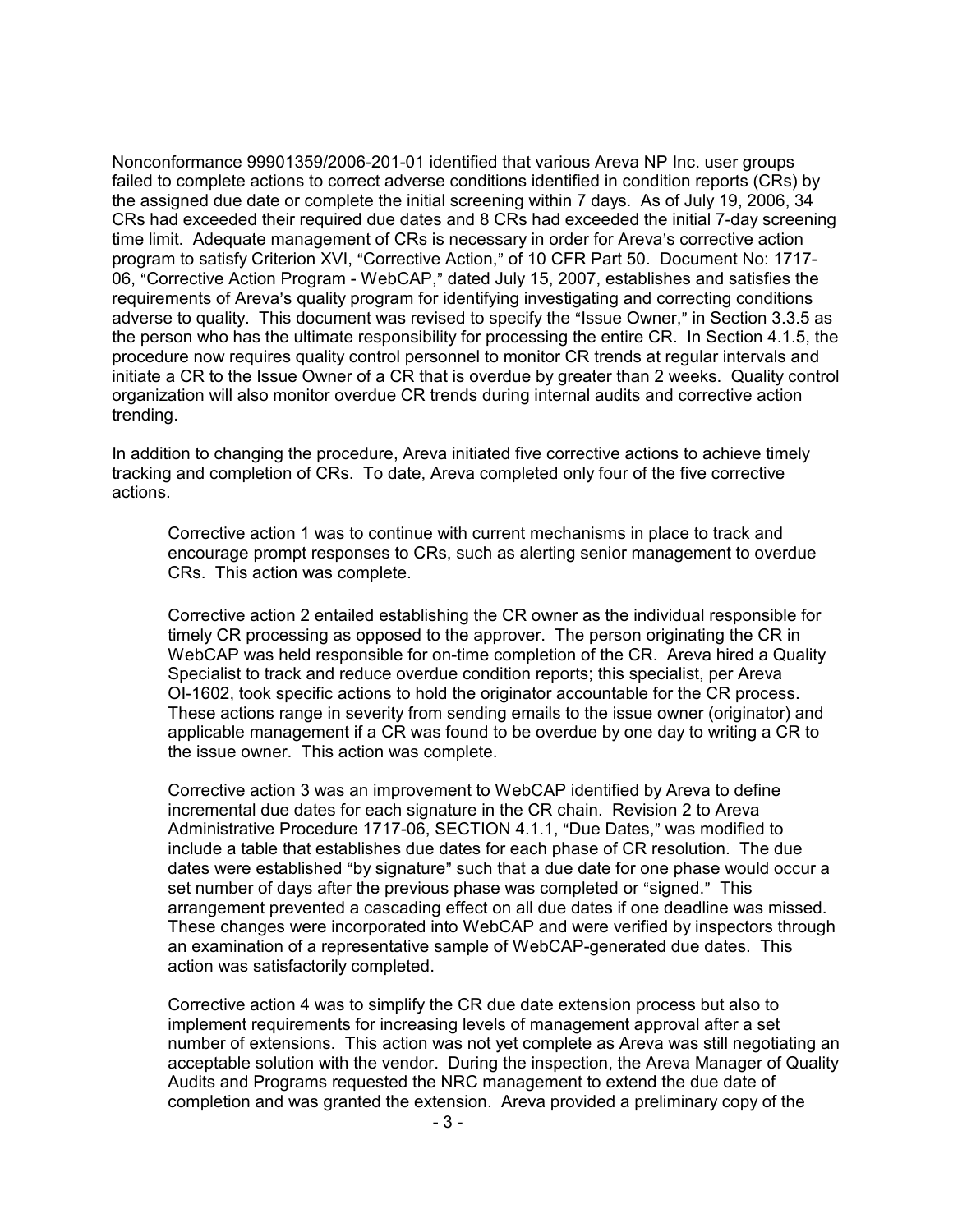letter formally documenting the requested extension to the Team during the inspection; the letter cited a completion date of March 31, 2008. Areva could not complete this action because it was trying to coordinate with its vendor to complete WebCAP revisions for CR due date extension control. This portion of the nonconformance will remain open pending verification that the corrective action is complete.

Corrective action 5 was to hold personnel and management accountable for overdue CRs and to issue a CR for overdue CRs during trending analysis, internal audits, and as part of the Corrective Action Review Board. These actions were completed by issuing CRs for any CR that was overdue by more than 14 days or for negative trends discovered during self assessments, as reflected in an update to AP 1717-06. A higher level of accountability for these items was achieved through the hiring of an additional staff person to monitor and maintain staff awareness of CR status. Additionally, management sent an informational email to staff to ensure their understanding of the changes and to alert staff remembers to run a query in WebCAP during internal audits. The team was shown "Areva NP Inc. QA Internal Audit Checklist Summary Sheet," Revision 4, dated April 2, 2006, that required the auditor in section 1.B.1.e) to verify that nonconformances had been initiated to identify those CRs that had not been dispositioned and closed within the required timeframe. Areva uses Procedure 1719-21, "Quality Assurance Audits of Internal Activities," dated January 28, 2005, to perform audits. Areva Operating Instructions OI-1-602 dated September 5, 2007, requires the quality control organization to monitor and track overdue CRs. This action is considered complete.

Nonconformance 99901359/2006-201-01 remains open.

Nonconformance 99901359/2006-201-02 identified that there was inadequate documentation of the justification for determining CR reportability under 10 CFR Part 21. In order to address this issue, Areva added questions to WebCAP to ensure employees adequately examined the possibility of a condition's reportability under 10 CFR Part 21.

Additionally, the changes made to WebCAP were captured in Revision 2 to Areva's Corrective Action Procedure 1717-06. The Team reviewed a representative sample of training records and determined that employee training on the procedure revision was completed and was adequately documented. Nonconformance 99901359/2006-201-02 is considered closed.

## 2.3 Conclusions

The actions taken to correct adverse condition identified in Nonconformance 99901359/2006- 201-02 have been completed and are adequate. This item is closed. Nonconformance 99901395/2006-201-01 will remain open pending verification of the completion of the remaining corrective action.

## **3.0 INSPECTION FINDINGS AND OTHER COMMENTS**

The Areva NP quality manual, "Quality Management Manual," (QMM) 56-5015885-05, dated July 7, 2005, describes the overall quality program for the corporation in the three major regions of France, Germany, and the United States of America. The QMM is divided into two major sections: Plants Quality and Environmental Management Manual (QEM) and Services Quality Management Manual (SQM). Section 2.4.4 of the Plants QEM, states, in part, that the USA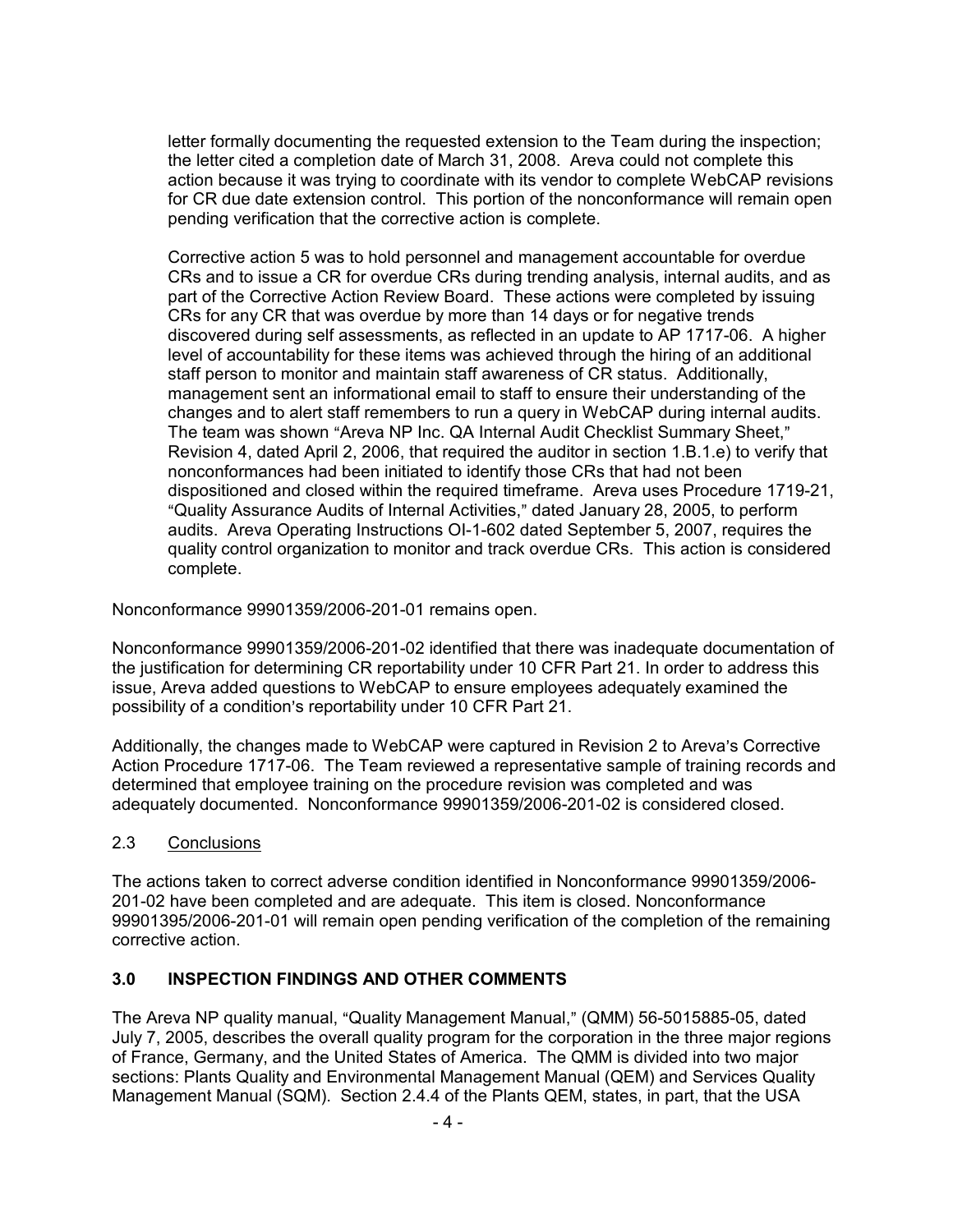Quality organization performs activities for both Plants and Services. As such, the Plants QEM and the Areva NP Inc. implementing procedures were the focus of the limited scope inspection.

# 3.1 Areva's 10 CFR Part 21 Notification on Pressurizer Heaters

## a. Scope

The team reviewed the actions taken by Areva to correct a design deficiency in pressurizer heaters that failed in service during 2005 at Waterford 3, Songs 2 & 3, and Palo Verde Unit 3. Areva reported this matter in accordance with the requirements of 10 CFR Part 21.

## b. Observations and findings

## b.1. Principles of Pressurizer Heater Operation

Pressurized Water Reactors (PWRs) use the heaters inside the pressurizers to ensure that the reactor coolant system (RCS) pressure can be controlled. In Westinghouse or Combustion Engineering (CE) PWRs, the heaters are mounted at the bottom of the pressurizer, where as in Babcox and Wilcox (B&W) PWRs, the heaters are mounted on the side of the pressurizer. The heaters are powered and controlled in groups or banks and serve two purposes. Proportional heaters cycle to maintain pressure during steady state operation. Backup heaters are on full time to increase the pressure during plant start up and to restore pressure during plant transients.

Pressurizers and the heaters mounted within them are required to maintain the integrity of RCS pressure boundary. Technical specifications for PWRs specify a minimum available capacity of pressurizer heaters to ensure that the RCS pressure can be controlled to maintain subcooled conditions in the RCS. Plant operation with failed pressurizer heaters can affect a facility's ability to control reactor pressure. Following a reactor trip, unnecessary safety injections can occur due to the inability to maintain RCS system pressure above actuation set point.

In March 2003, Areva teamed with Thermacoax, Plainquivory Athis De L'Orne, France (Thermocoax) to develop pressurizer heaters for the U.S. Market. The initial batch of heaters with Thermocoax heater elements that were supplied to San Onofre 3, Palo Verde 3, and Waterford, failed to operate successfully. After Areva performed a root cause analysis of the failures and determined the cause of failures, the fabrication methods were changed. Since then, failures have not been reported on the new heaters manufactured with Thermocoax heater elements.

## b.2. 10 CFR Part 21 Notification to Areva Customers and NRC

In July 2005, Areva notified the owners of Arkansas Nuclear One, Three Mile Island, San Onofre, St. Lucie, Millstone Unit 2, and Palo Verde that, as a result of the recent pressurizer heater failures, it had initiated a Root-Cause of Failure Analysis and Discovery process to determine if there was a defect that required reporting as defined in 10 CFR Part 21. In a letter dated July 28, 2005, Areva also notified the NRC of a reportable condition regarding the pressurizer heaters with internals manufactured by Thermocoax, in accordance with 10 CFR Part 21. The following Condition Reports (CRs) were written by Areva regarding the heater failures: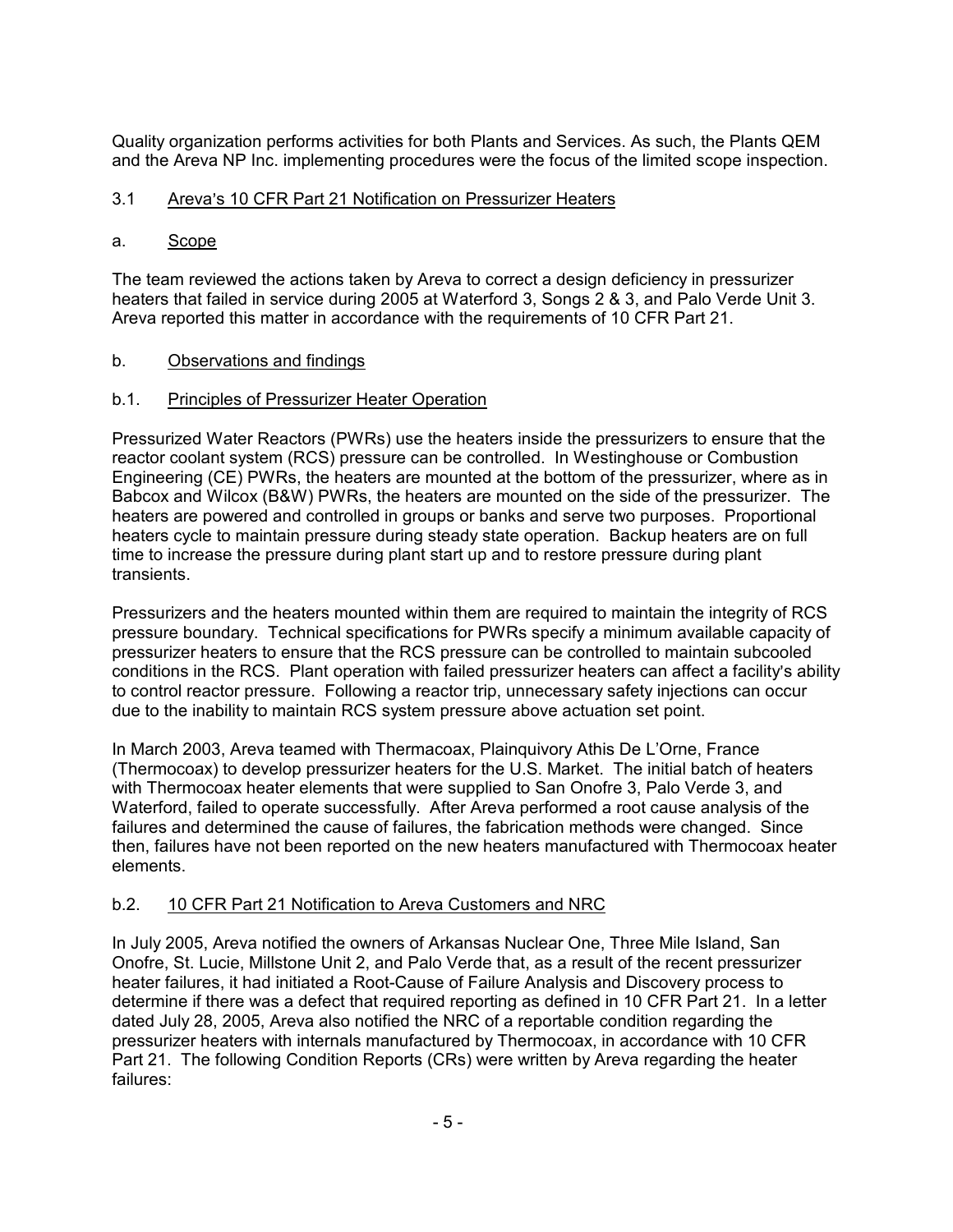CR 2005-2307 identified that on May 24, 2005, several Areva pressurizer heaters with Thermocoax internals were installed at Waterford 3. These heaters failed a month later.

CR 2005-2653 identified that several heaters manufactured by Thermocoax, failed subsequent to installation at Palo Verde 3. Additional problems at Palo Verde 3 were identified in CRs 2005-2342 and 2005-2656. Palo Verde installed the heaters in October 2004 and the first failure occurred on December 24, 2004, followed by failures on January 5, February 16, and 24, 2005. Additional failures occurred on May 28, 2005. All heaters were removed from Palo Verde Pressurizers by June 11, 2005.

CR 2005-2657 identified that pressurizer heaters fabricated for St. Lucie plant did not meet the design drawings.

CR 2005-3843 identified that several pressurizer heaters failed after operating for a few months at San Onofre nuclear power plant. The heaters had been installed on October 20, 2004. The first failure occurred on May 25, 2005, and subsequent failures occurred on June 28, 2005, and August 29, 2005.

Heaters shipped during April/May 2005 and installed in the pressurizer at Waterford 3 failed.

These heaters were removed and some of them returned to Areva for root cause analysis. The heaters were shipped to BWXT Services, Inc., Lynchburg Technology Center for laboratory analysis to determine the possible causes of failures. The testing included visual inspections, real time x-ray radiography, dimensional measurements, electrical testing, metallography, scanning electron microscopy, and energy dispersive spectrography. Laboratory examination revealed that three of the four failed heaters from Palo Verde failed due to overheating in the "warm" region of the heater, which is located approximately 19-20 inches from the receptacle weld. The fourth Palo Verde heater contained a 25 K ohm resistance fault between a copper conductor and its sheath. In two cases, the Waterford 3 heaters failed due to overheating in the receptacle. The epoxy resin was ejected from the receptacle end. In the Waterford 3 heater, there was a ground fault in the receptacle.

The investigation identified that Thermocoax did not fabricate the heater elements in accordance with design drawings. The heater assembly can be divided into four sections: the "Heated Section" that houses the Nickel Chromium (NiCr) heater element; the "Warm Section" in which NiCr transits into copper conductors; the "Cold Section" in which copper conductors extend from the warm section into the fourth section, the receptacle, where the copper is terminated on terminals to facilitate field terminations. Special sealants are applied in the receptacle to seal the heater assembly. In the failed heaters, the "heat zone" in the heater element extended several inches into the "Cold Section" thereby improperly located the transition region in the heater assembly. The NiCr wire extended into the cold region where the copper wire should have been located and caused excessive heating.

#### b. 3. Revised Method for Fabrication of Heaters

Areva is an American Society of Mechanical Engineers Boiler and Pressure Vessel (ASME) "N-Stamp" holder. To enhance the fabrication method, Areva implemented the following process for pressurizer heater fabrication. It purchased the raw metals and welding materials, performed the welding operations, and performed nondestructive testing in its facility. A typical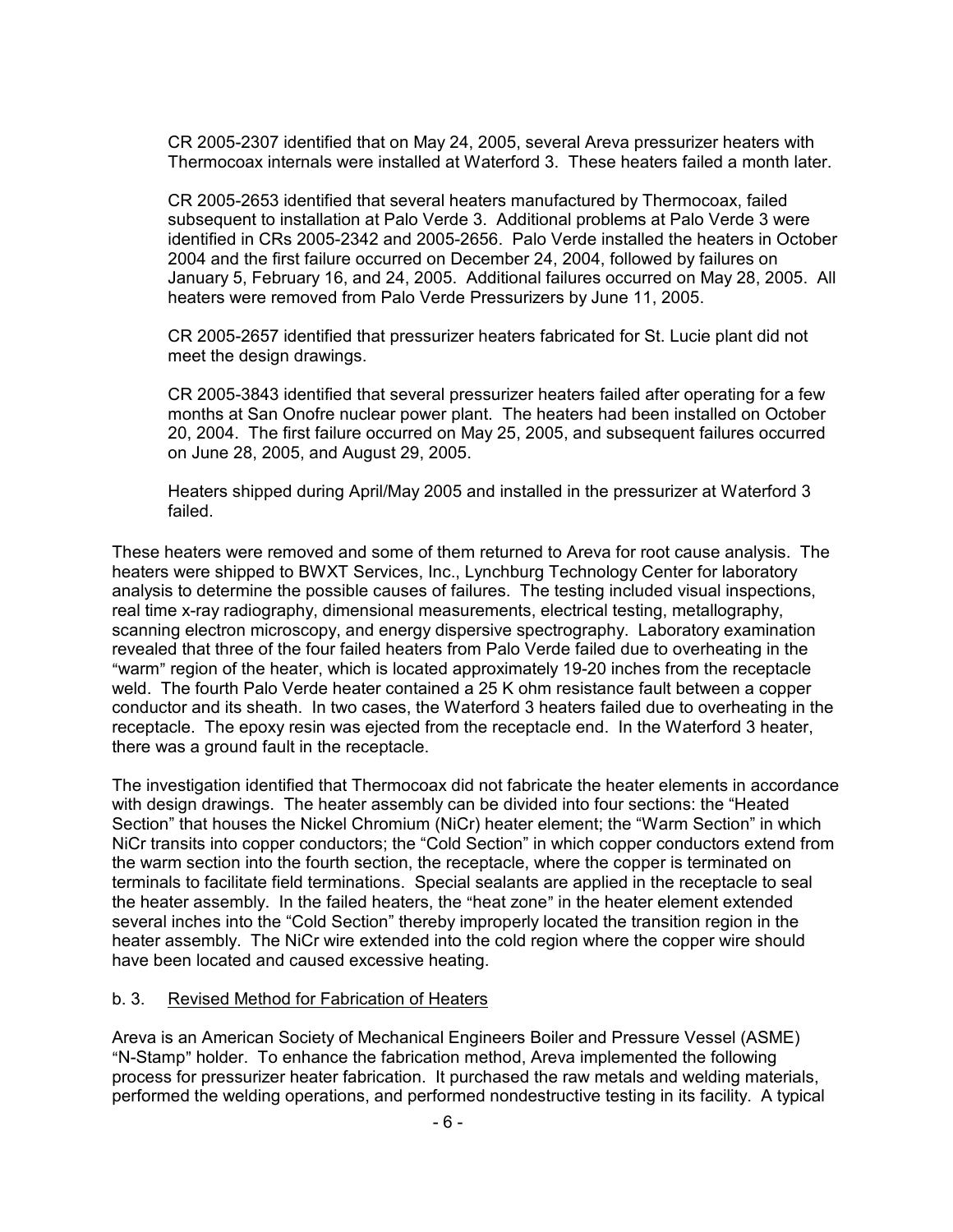heater consists of the heating element encapsulated in a SA-213 Type 316 stainless steel sheath that is welded with filler material type SFA-5.9 ER308L with a specified maximum Cobalt content to a SA-479 Type 316L end cap. Areva purchased the sheath, and sent it to Thermocoax where the heater elements fabricated to Areva's design requirements were inserted. The partially assembled heater assembly was then shipped to Areva, Lynchburg. Upon its arrival, Areva receipt inspectors verified that Areva's design engineer-specified attributes were met. The sheath with the heater assembly was then transferred to Areva's weld shop where it underwent nondestructive liquid penetrant examinations (PT), and the end plug welding was completed. This weld was subjected to PT and visual examinations and shipped to Thermocoax. This closure weld was required to meet the applicable sections of the ASME Code requirements because the weld has to maintain the integrity of the RCS pressure boundary. Thermocoax completed the fabrication, including heat treatment, and shipped the final assembly to Areva, where it underwent final PT and visual examinations, hydrostatic, insulation resistance, and similar tests. Before shipping the assembly, Areva completed all the tests prescribed by its engineers. Areva performed extensive tests on the heaters manufactured under the revised method at its facility in Areva NP GmbH Technical Center in Karlstein, Germany, and found them to work satisfactorily.

## b. 4. Supply of Heaters Manufactured Under Revised Process

In 2006, Doosan, South Korea, manufactured a pressurizer with Areva's redesigned heaters and delivered it to ANO 2 nuclear power plant. Also, in 2006, Areva manufactured a pressurizer with its redesigned heaters and delivered to Millstone Unit 2. To date, no problems have been reported with Areva's redesigned heaters. Additionally, Areva was in the process of supplying heaters to several other power plants.

## c. Conclusion

The root cause analysis performed by Areva to determine the cause of heater failures was considered adequate. Problems have not been identified in the heaters manufactured under the revised fabrication process that have been installed in several operating nuclear power plants.

# 3.2 Review of a Typical Purchase Order (PO) for Pressurizer Heaters

## a. Scope

The Team reviewed the PO 50027 4481, dated June, 17, 2004, issued by Arizona Public Service Company (APS). The PO required Framatome (currently Areva) to supply 75 pressurizer heater assemblies manufactured to specification No. 14273-PE-130, Revision 05, March 3, 1986, and attached a detailed Specification, 13-N001-0604-003-12, dated April 23, 2004, that listed the critical characteristics for the heaters.

## b. Observations and Findings

The Team reviewed the specification and determined that it specified the design and fabrication requirements as follows:

Code of Federal Regulations

# 10 CFR Part 21, "Reporting of Defects and Noncompliance "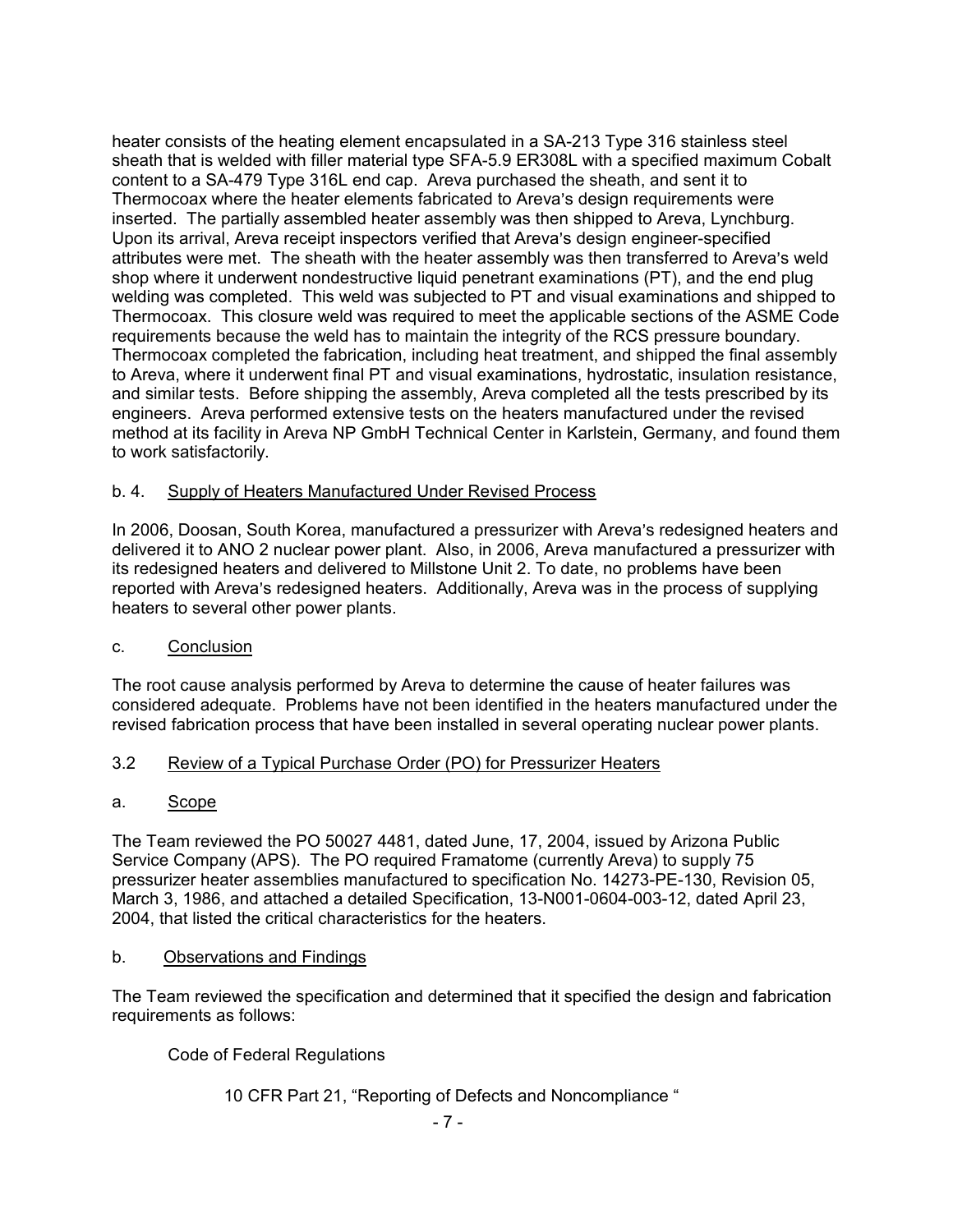10 CFR Part 50, Appendix B, Quality Assurance Criteria for Nuclear Power Plants and Fuel Processing Plants

American Society of Mechanical Engineers (ASME) Boiler and Pressure Vessel Code, 1988 Edition through 2000 Addenda unless otherwise specified.

Section II - Material Specifications Section III - Nuclear Power Plant Components Section V - Nondestructive Examination Section IX - Welding and Brazing Qualifications (latest Edition/Addenda) Section XI - Rules for In-Service Inspection of Nuclear Power Plant Components, 1992 Addenda ASME, Code Case N-405-1 dated July 24, 1989

American National Standards Institute (ANSI)

Specification 00000-PE-130, Revision 6, "General Specification for a Pressurizer Assembly" Specification 14273-PE-130, Revision 5, "Project Specification for a Pressurizer Assembly" Drawing E 78 373-684-001, Revision 2

Watlow Electric MFG. Co Documentation

Drawing WDC-3580

#### c. Conclusions

The team observed that the PO contained adequate technical and quality requirements for the fabrication of the heaters.

#### 3.3 Quality Assurance Records

#### a. Scope

The Team selected the quality assurance record for a typical heater supplied to Entergy and reviewed it for adequacy.

#### b. Observations and Findings

Typical quality assurance records for a heater assembly consisted of:

Certificate of conformance (COC) certifying that the pressurizer heater assemblies that were furnished to Entergy, Waterford, were manufactured in accordance within the applicable codes, specifications, and tested to the PO requirements.

Thermocoax-initiated Contract Variation Approval Request (CVAR) 87-5063945-00, dated April 22, 2005, to document that the power of heat assembly identified as SN 15148/18 was measured to be 55.1 Kilowatts (KW), exceeding the specification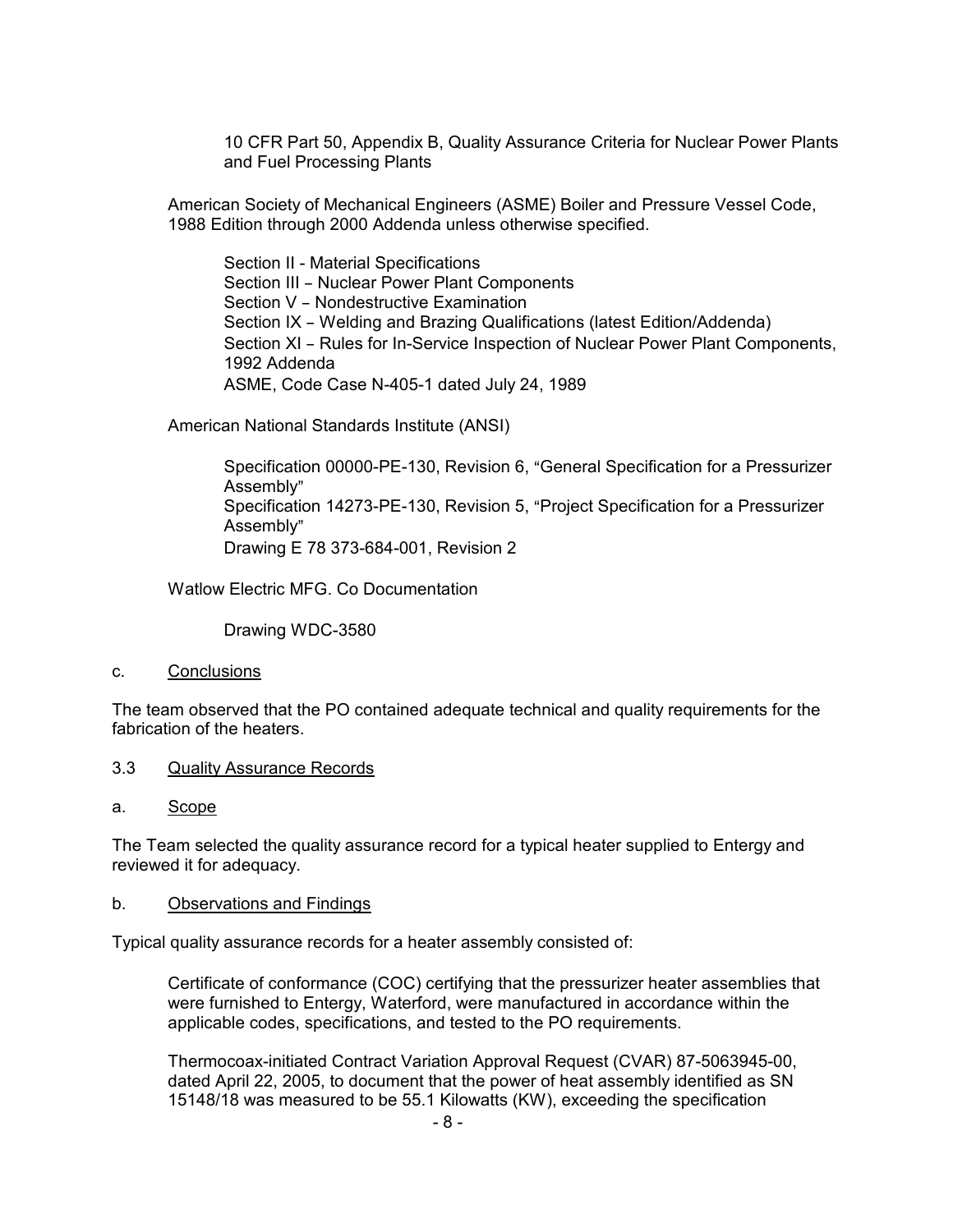maximum limit of 55 kW. Proposed action was to accept "as-is" because the tolerance of the supply voltage was 480  $\pm$  10% and therefore the actual delivered power can be 20% higher that the specified 55 KW.

c. Conclusions

The Team identified no adverse conditions.

- 3.4 Approved Suppliers List
- a. Scope

The Team reviewed the methodology used by Areva to qualify its vendors to place them on its "Approved Suppliers List," (ASL) and verified that Thermocoax was on its ASL.

## b. Observations and Findings

The Team determined that Areva uses Procedure No. 1719-22 dated July 7, 2006, to qualify its vendors before placing them on the ASL. Procedure No. 1719-22 establishes the methods to be used in preparing for and conducting quality assurance (QA) audits of Areva NP suppliers of ASME Code items, safety-related products and services, and commercial-grade items and services that will ultimately end as safety related. The procedure outlines the considerations for evaluating a supplier before awarding a contract, depending on whether the supplier was already on the ASL, or the supplier was not on the ASL. The procedure required an annual evaluation of each supplier listed on the ASL that takes into account the problems encountered in the past, the results of audits conducted by other sources, and significant changes in the QA program. Based on the results of the review, Areva will retain the supplier on the ASL, or schedule an audit of the facility. The procedure discussed the audit frequency and schedule, the review of supplier's QA manuals, selection of an Audit Team, conduct of the audit, documenting the results of the audit in an audit report, and pursuing the actions taken to correct conditions adverse to quality during the audit.

The team reviewed Areva's ASL and determined that Thermocoax was on its ASL.

c. Conclusions

The Team determined that Areva had established a system to qualify its vendors before placing them on its ASL. The Team observed that Thermocoax was on its ASL. No conditions adverse to quality were identified in this area.

#### 3.4 Areva's Supply of Flowserve Motors as Basic Components

a. Inspection Scope

The Team reviewed the Areva purchase order (PO) 1007001927 to Flowserve for the supply of four nuclear safety related Limitorque actuators intended for installation at the Robinson nuclear generating station, operated by Progress Energy Carolinas Inc. (PEC). The PO incorporated by reference PEC specification PO 00304439, Revision 8, as the controlling technical document for the order. The Team also reviewed the following documents: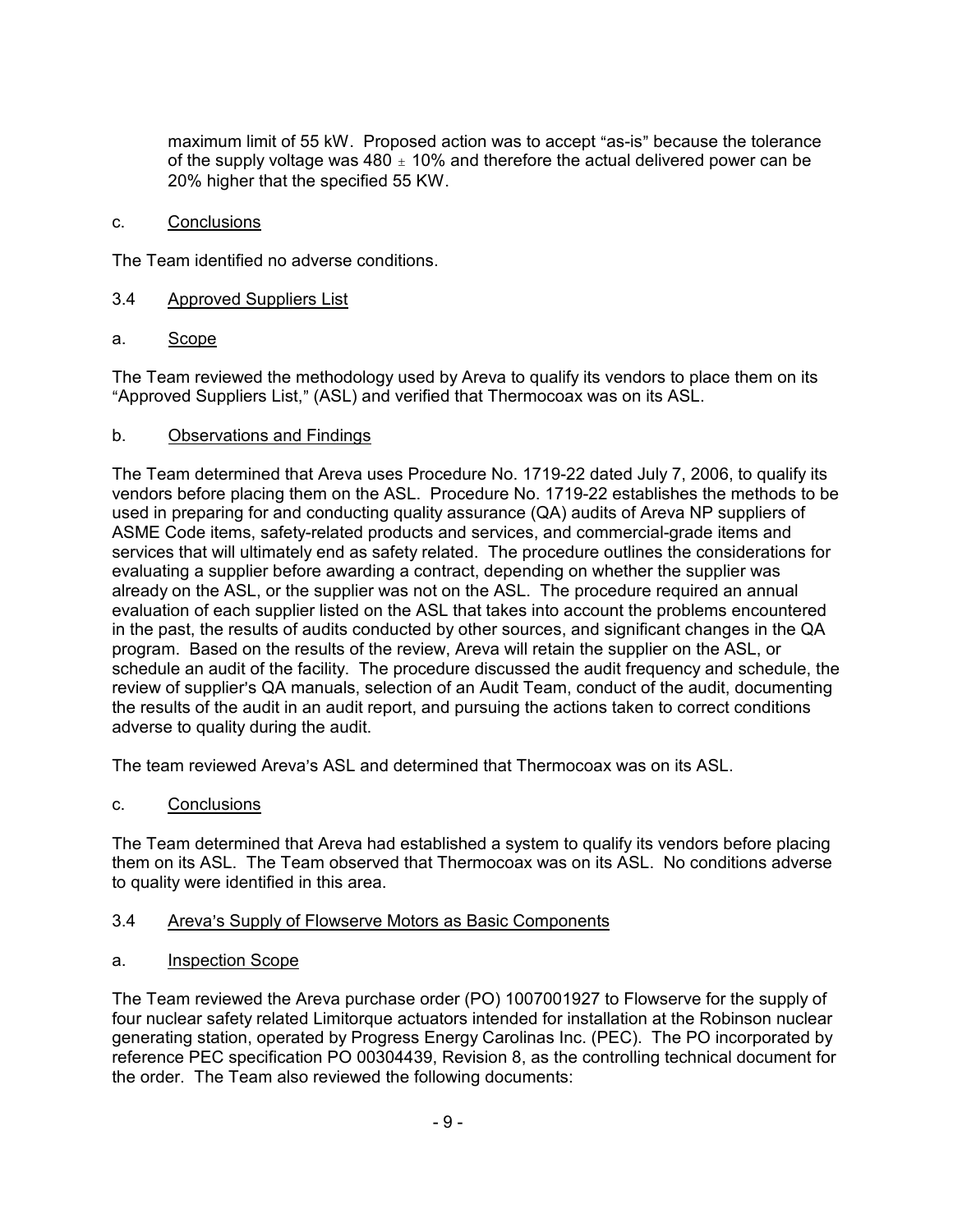- Progress Energy Inc. PO 00304439, "Areva blanket PO 81583," dated May 28, 1999, through change order 07 dated November 2006
- Flowserve Technical Update 06-01, "Reliance Motors Magnesium Rotors," dated December 26, 2006
- Limitorque, "Reliance 3Ø L.C. Actuators Motors (Starting Torque at Elevated Temperatures)," dated May 13, 1993
- Reliance Electric, "Rotor material for Limitorque Nuclear Motors 180 Frames and Larger." dated April 24, 1991
- Limitorque Maintenance Update 92-02, "Motor Pinion Keys"
- Areva "Operating Instruction (OI) -1216," Revision 12, dated May 14, 2007
- b. Observations and Findings

Areva's PO 1007001927 required contracted activities to be controlled under a documented QA program that implements the requirements of Appendix B to 10 CFR Part 50, with provisions for extending QA requirements to all subcontractors or subtier suppliers. Further, the PO required rights of access to vendor and associated subcontractor facilities. Nonconformances dispositioned as "use-as-is" or "repair" were to be submitted to Areva for review. Defects and noncompliances identified during the procurement and manufacture were reportable under the requirements of 10 CFR Part 21.

The Team examined the POs from PEC to Areva, and Areva to Flowserve (formerly known as Limitorque) and associated documents for Limitorque actuators.

The Team reviewed PEC's PO 00304439 issued to Areva for the purchase of two Type SMB-1-40-1700 and two Type SMB-1-15-1700 (total four) safety-related Limitorque actuators and verified that PEC's requirements imposed on Areva were translated into Areva's PO1007001927 to Flowserve for the supply of the actuators.

During the review, the Team determined that Areva supplied two motors to Robinson from its inventory. From the purchase date of the motors, the Team verified and confirmed that the motors supplied by Areva from its inventory conformed to Flowserve's most recent technical reports, and therefore required no design changes.

The Team also reviewed the QA data package that Flowserve submitted with the Limitorque actuators to Areva. Flowserve provided a CoC for the Limitorque actuators that documented the actuators were manufactured and processed in accordance with Areva-specified Qualification Reports. The team determined that Flowserve's CoC was acceptable.

Because the Team had focused on Limitorque actuators that had already been shipped to the Robinson plant, the Team went to the Areva warehouse to determine the storage condition in the warehouse where the actuators were stored. The Team determined that the information supplied by Flowserve met the requirements specified in the PO for a similar item. The Team selected an actuator motor at random and determined that proper documentation was attached to the motor. The Team also observed that the motor was properly packaged and labeled. The Team, from the observation at the warehouse, confirmed that Flowserve provided all the information required by Areva's PO. The Team also determined that Areva provided quality attributes for its receipt inspectors to verify those attributes upon receipt of the motor and documented the results in the Receipt Inspection Record.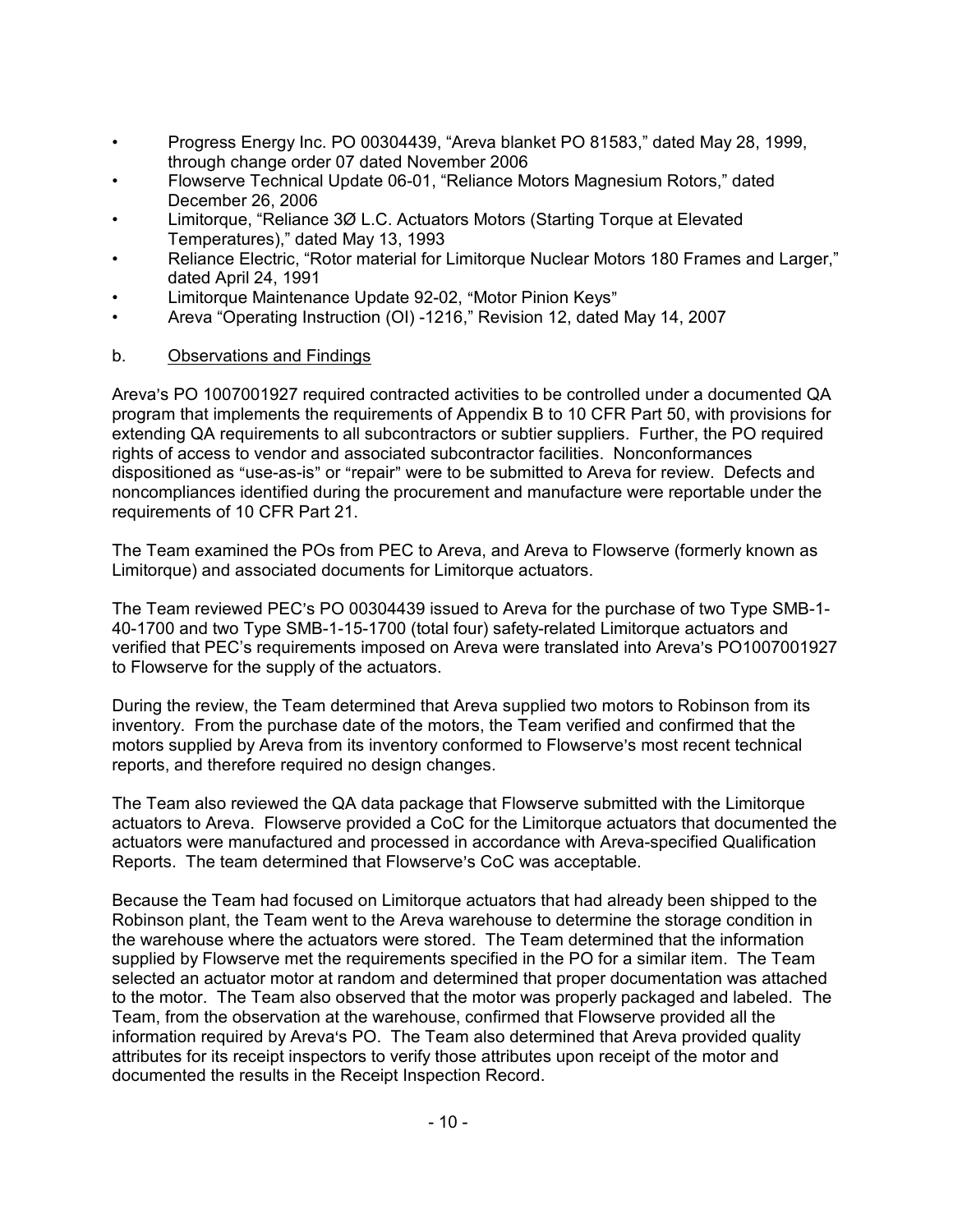# c. Conclusion

The Team determined that Areva translated the product specifications and quality requirements imposed by PEC into its PO to Flowserve, and that Areva's inspectors verified the quality attributes of the motors specified in the PO during receipt inspections. The Team determined that the required storage conditions in the warehouse were clean with no evidence of rodents. The Team noted that Areva conducts periodic audits of Flowserve to ensure that it implements its established quality assurance program during the manufacture of the valve operators.

# 3.5 Areva's Supply of Solenoid-operated Valves as Basic Components

# a. Scope

The Team reviewed Dominion Generation's (Dominion) purchase order (PO) to Areva (formerly Framatome ANP, Inc.,) and Areva's PO to Automatic Switch Company (ASCO) for three 3-Way Solenoid Operated Valves (SOVs) to verify the adequacy of procurement documentation for a basic component. The inspection included verification that ASCO was listed on Areva's approved vendors list, a review of the methods Areva established to satisfy the requirements in Dominion's PO for the SOV, and a review of the following documents:

- Dominion (PO) 45525927 to Areva, dated July 12, 2007
- $\bullet$  Areva Purchase Authorization (PA) 58001808, dated July 19, 2007, for three "3-Way" Solenoid Valves, 120/60VAC, Screw Terminal,  $1/2$ " Conduit Connection 02112790"
- Areva Purchase Order 181154, dated October 26, 2006, for three "3-Way" Solenoid Valve, 120/60VAC Screw Terminal, 1/2" Conduit Connection 02112790" (This PO was a release against Blanket PO 3482, as revised by Change Orders 1-8.)
- Areva Receipt Inspection Record No: RIR-07-0242, dated March 6, 2007
- \* Areva NPC QA Documentation Approval Form for PO 181154, dated March 6, 2007
- ASCO Certificate of Compliance for Customer Blanket PO No. 3482/Customer Initial Release Order No. 181154, dated January 31, 2007

# b. Observations and Findings

# b.1. Purchase Orders

The Team examined the purchase orders from Dominion to Areva and Areva to ASCO and associated documents for the supply of three "3-way" SOVs. Areva had issued blanket PO 3482 to ASCO for the supply of SOVs with the understanding that whenever Areva received an order for specific SOVs, it placed the order on ASCO to supply the specific SOVs. The SOVs for Dominion had been purchased as safety-related items (basic components) from ASCO in accordance with Areva Product Specification No. 06-4000644-08 that sets forth the general and specific requirements for the procurement of SOVs under Blanket Purchase Order 3482.

Dominion issued PO No. 45525927 to Areva for the supply of three "3-way" SOVs, classified them as nuclear safety-related, and invoked compliance with the provisions of 10 CFR Part 21, and 10 CFR Part 50, Appendix B. Additionally, the PO required ASCO to certify that the SOVs met the requirements of ASCO Qualification Specification No. AQS-21678/TR, Rev. A (AQS-21678, Rev. B) and/or AQR-67368, Rev.1 (Qualification Specification AQS-21680, Rev. C). The Areva PO to ASCO, in which Areva Product Specification 06-4000644-08 was referenced, contained these requirements.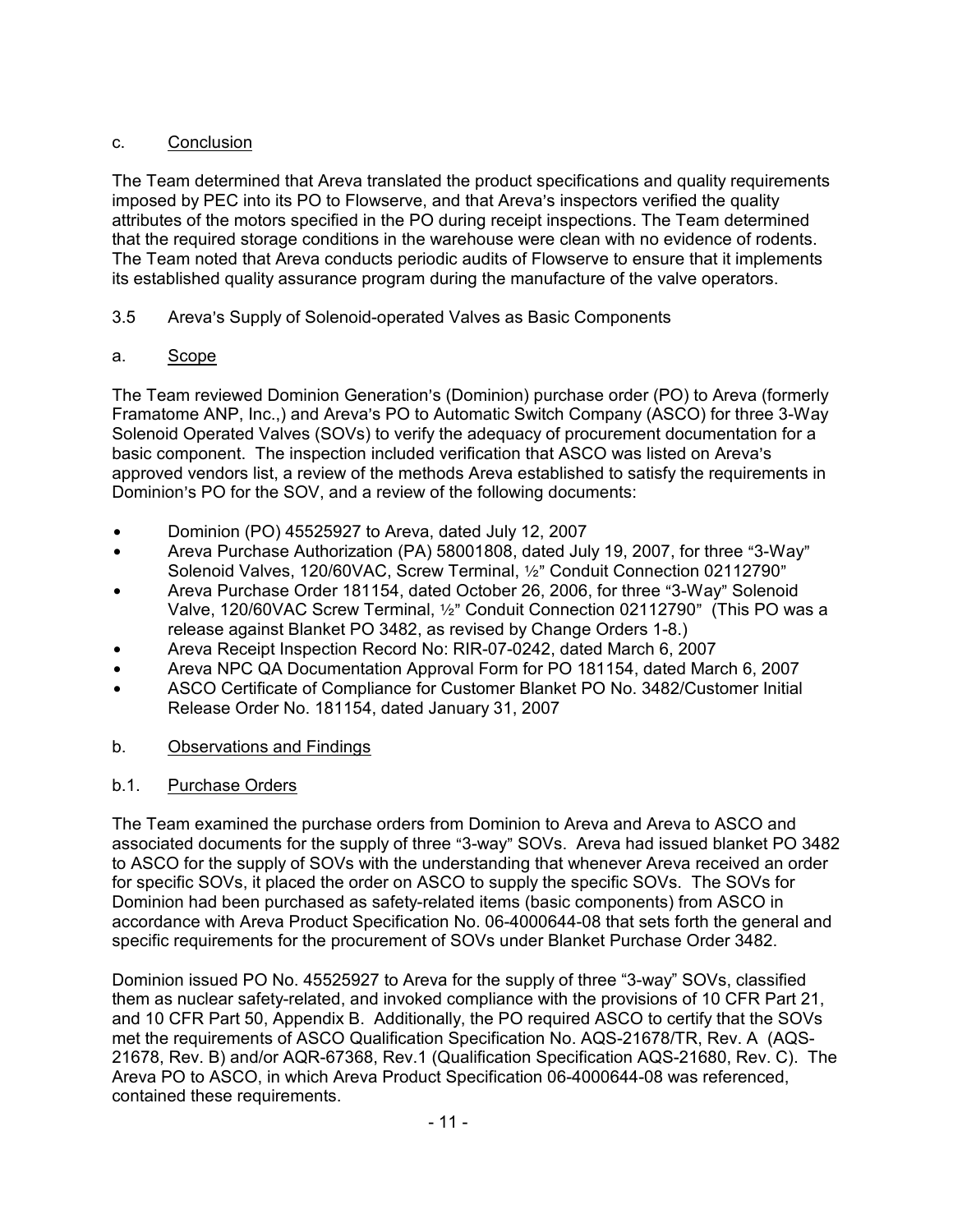The qualification testing of the SOVs by ASCO was conducted on an SOV manufactured in accordance with ASCO's QA program and subjected to environmental and seismic qualifications tests in accordance with IEEE 323-1974, IEEE 382-1972, IEEE344-1975, IEEE 382-1980, IEEE 627-1980, AQS 21678/TR Rev. A, AQR 67368, Revision1, AQR 67484, Revision 0, and/or ASCO Engineering Report 351, Revision 2. The qualification testing and certification was completed without deleterious effects on the SOV. The principle behind the certification that an ASCO SOV meets the seismic and environmental qualification was that all SOVs subsequently manufactured will be identical in quality, and will meet or exceed the quality of the original SOV tested because ASCO will implement its QA program that meets 10 CFR Part 50, Appendix B, during the manufacturing process. The Product Specification required safety-related ACSO SOVs to be supplied such that the applicable Qualification Report may be applied and certified by ASCO.

Areva's Product Specification also required that for those components in the SOV that have limited shelf life, ASCO should identify the remaining valid shelf life for those components. Components such as "O-rings" and diaphragms in an SOV have limited shelf lives. The Team verified that ASCO documented the remaining shelf lives on the Nuclear Parts Center (NPC) QA Documentation Approval Forms and also provided them on the shipping containers, as described in the following section.

# b. 2. Observations at Areva's Warehouse

The Team inspected the ASCO warehouse and verified that the information supplied by ASCO met the requirements stated in the Dominion PO for a like item stored in the warehouse because the SOVs listed in the PO that the Team reviewed had already been shipped to Dominion. The Team selected an SOV at random and verified that the shelf life expiration date, required storage conditions, and installation and maintenance instructions were present with the valve. The team also observed that the SOV was properly packaged and labeled. As a result of the observation at the warehouse, the Team concluded that all the information required to be provided by ASCO to Areva in the PO existed and that sufficient information was available to those performing receipt inspections to satisfy all of the requisite verifications on the Receipt Inspection Record.

The Team also observed that, as required by the Areva PO to ASCO, ASCO identified each SOV by its Part Number (NPKX8320A172E 10688 [catalog number]), and the operating voltage as 120/60 VAC. Additionally, Areva required ASCO to energize each SOV and checked it for proper operation prior to shipment. From the test log provided by ASCO, the Team verified that these tests had been performed on the SOVs.

Section 6 of the Areva Product Specification prescribed the documents that ASCO should supply with the PO. These included:

- A COC certifying that the SOV met the PO requirements for each line item.
- Required storage conditions
- $\bullet$  Installation and maintenance instructions
- Manufacturing Test Log
- **Shelf life limitations**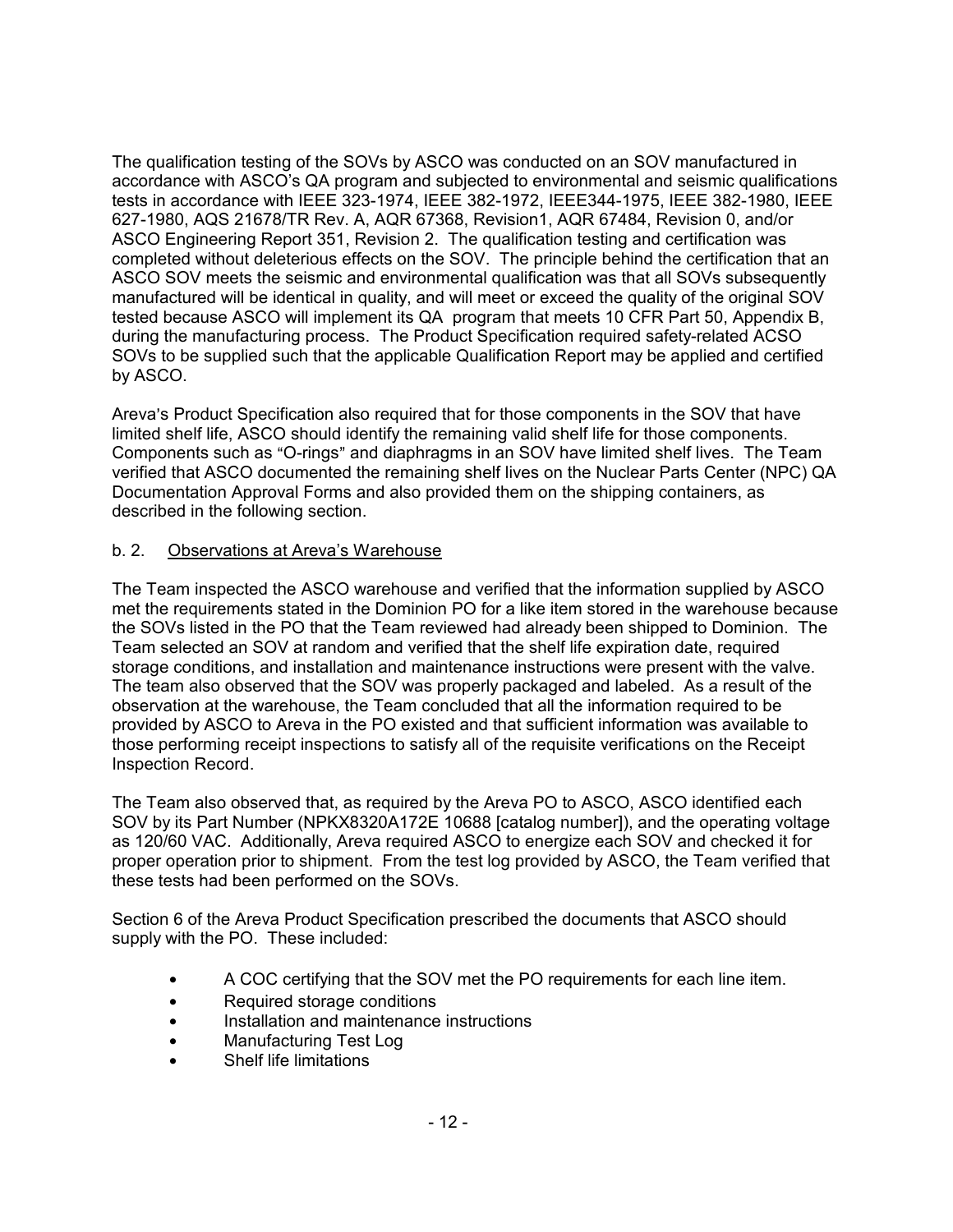ASCO provided a COC for each SOV. The COC stated that the SOV was manufactured and processed in accordance with the latest ASCO QA Manual and that it met Areva-specified Qualification Reports.

The Team reviewed a Nuclear Valve Test Log, and determined that ASCO, using Test Procedure TP-NP8320, conducted various tests, such as, a coil test, seat leakage (both energized and de-energized), operational test, external leakage test, test procedure 1-035, a noise test, and a verification that each SOV operated at the minimum (degraded voltage) of 102/60VAC.

The Team observed that ASCO provided the following information that was either affixed to or contained inside the shipping container:

- The shelf life limitations and required storage conditions were maintained on a label on the outside of the box.
- The installation and maintenance instructions were included on a brochure that was packaged with the SOV.
- Areva's inspector documented that these documents were received during the receipt inspection.
- A label on the shipping container identified the required storage conditions and shelf life limitations.
- The installation and maintenance instructions were sent to the customer (Dominion) with the SOV.

Receipt Inspection Record, RIR-07-0242, which was competed upon receipt of the SOVs, indicated that Areva inspectors verified the following attributes for each SOV:

- The SOV was not damaged during shipment
- The identification and markings on the SOV met the PO requirements, and
- ASCO had supplied documentation and test results.

Areva staff stated that after receipt inspection, the valves were repackaged in accordance with Areva OI-1216. The valve and all the included instructions were sealed in plastic along with a desiccant and placed in the original shipping container with bubble wrap. These actions are consistent with Criteria XIII of 10 CFR Part 50, Appendix B, in that the control, the handling, storage, shipping, cleaning, and preservation of material and equipment were in accordance with work and inspection instructions to prevent damage or deterioration.

Areva completed an NPC QA Documentation Approval Form, to be maintained in its records, as evidence that each SOV met the criteria required by the PO and Product Specification. This form identified the serial numbers for the SOVs and the shelf life expiration dates.

c. Conclusion

The Team identified no adverse conditions to quality related to Areva's procurement of three "3-way" SOVs manufactured by ASCO that were subsequently furnished to Dominion as basic components. Areva translated all the quality and technical requirements from Dominion's PO into its PO to ASCO, and furnished to Dominion all the required quality documents for the three "3-way" SOVs. The warehouse where Areva stored its inventory items was clean and free from rodents. The Team verified that ASCO was on Areva's ASL. Areva conducts audits on ASCO